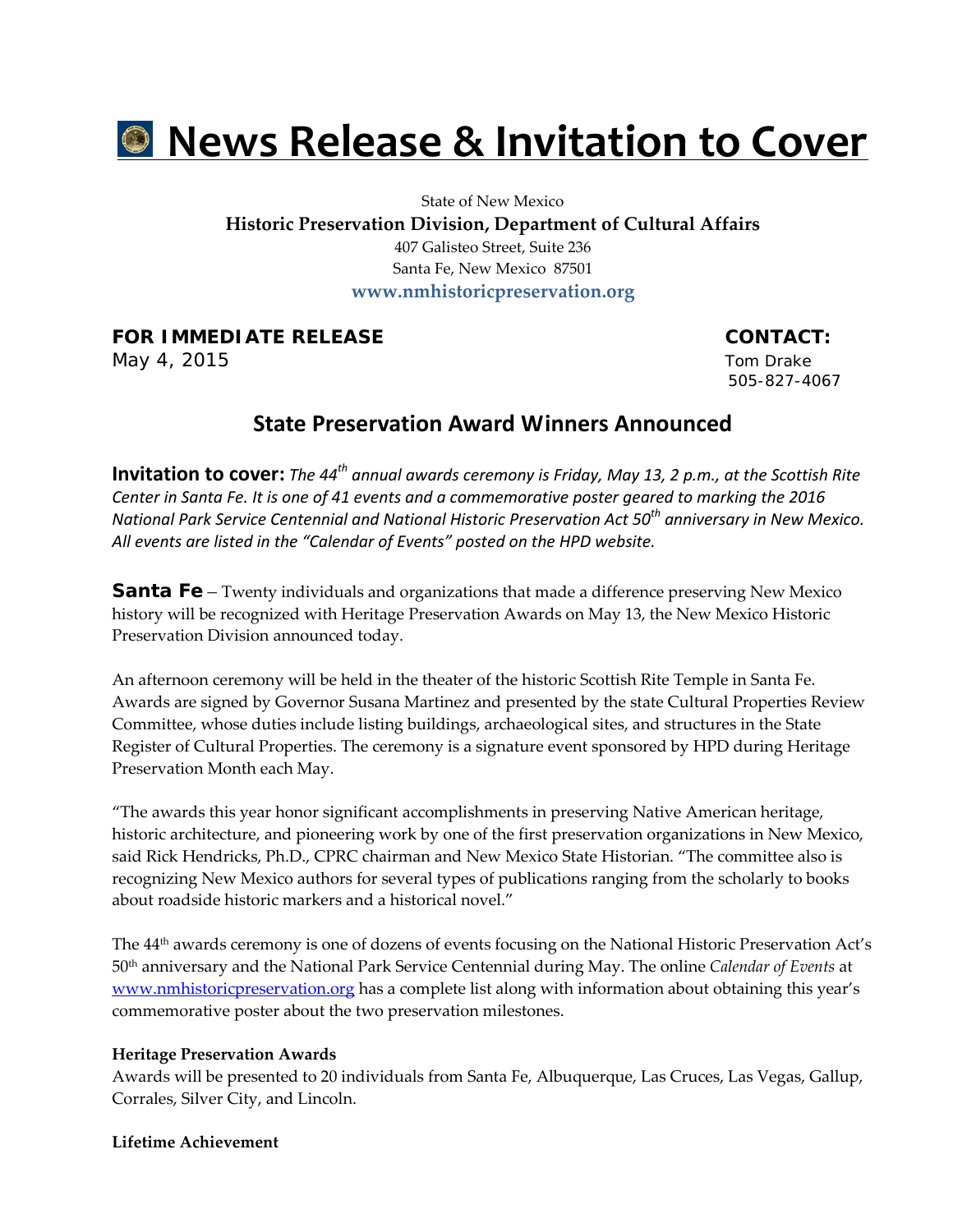• Santa Fe-based photographer **Marcia Keegan** has documented Native American culture through her camera lens since the 1970s. She has published several compilations of her photographs. Her work is part of the permanent collections of the White House, Library of Congress, Metropolitan Museum of Art, Albuquerque Museum, and New Mexico Museum of Art. Recognized as the only visual artist permitted to photograph all nineteen New Mexico pueblos, her work has been praised by Native American leaders Regis Pecos and Herman Agoyo. Keegan began her career as an Associated Press photographer and worked for the *Albuquerque Tribune* and *Albuquerque Journal*. She played a significant role in recognizing Native American women on the state's roadside markers under the New Mexico Historic Women Marker Initiative.

# **State Historian's Award for Excellence in New Mexico Scholarship**

• **Drs. Charles H. Harris III** and **Louis Ray Sadler** were born one day apart in 1937 in different countries, and both married women named "Betty." They did not meet until 1969 when they began teaching at New Mexico State University. Harris and Sadler formed a dynamic publishing partnership in 2002 that has produced a body of work that stands with the best-researched, scholarly prose to come out of the Southwest. They have published five books together, including one about Santa Fe-based archaeologist Sylvanus Morley, a top government spy during World War I. Mexican Revolution-themed works such as *The Texas Rangers and the Mexican Revolution: The Bloodiest Decade, 1910-1920* have won previous awards.

# **Individual Achievement**

- Sustainability has become a preservation buzzword in the last five years, but **Victoria T. Jacobson** advocated for it long before the term was popular. A retired NPS historic architect, she has helped preserve buildings as diverse as the Depression-era Old Santa Fe Trail NPS headquarters adobe masterpiece to mid-twentieth century Mission 66 visitor centers at Fort Union, and Capulin Volcano. A tireless volunteer, she has been with the New Mexico Heritage Preservation Alliance for 10 years, five as its president.
- For more than 20 years, archaeologist **Norman B. Nelson** has championed SiteWatch—the site steward program that trains volunteers to monitor sensitive cultural sites for vandalism, erosion, and theft. At HPD, he led the program for five years but before that he developed similar programs in Hawaii and for New Mexico State Parks. Under his leadership SiteWatch chapters were established in 18 communities representing every region in New Mexico. Nelson retired in 2015 to spend more time with his family in Edgewood.
- **C. Dean Wilson** knows more about the origins and cultural significance of different types of Southwestern Native American ceramics than anyone in the field. He is being honored for his exhaustive work as a ceramist and his innovative approach to sharing his knowledge with public. Wilson, of Santa Fe, developed the online Southwest Ceramic Typology Project for the state Office of Archaeological Studies. He has analyzed Southwestern ceramics for 35 years, 25 of them with OAS, a division of the Department of Cultural Affairs.
- At first glance, the New Mexico Department of Transportation might appear more focused on building new roads than preserving old ones. But **Laurel T. Wallace**, of Santa Fe, made sure the best of the old was preserved as manager of the department's historic bridges and structures program. She wrote authoritative documents used to interpret and preserve historic roads and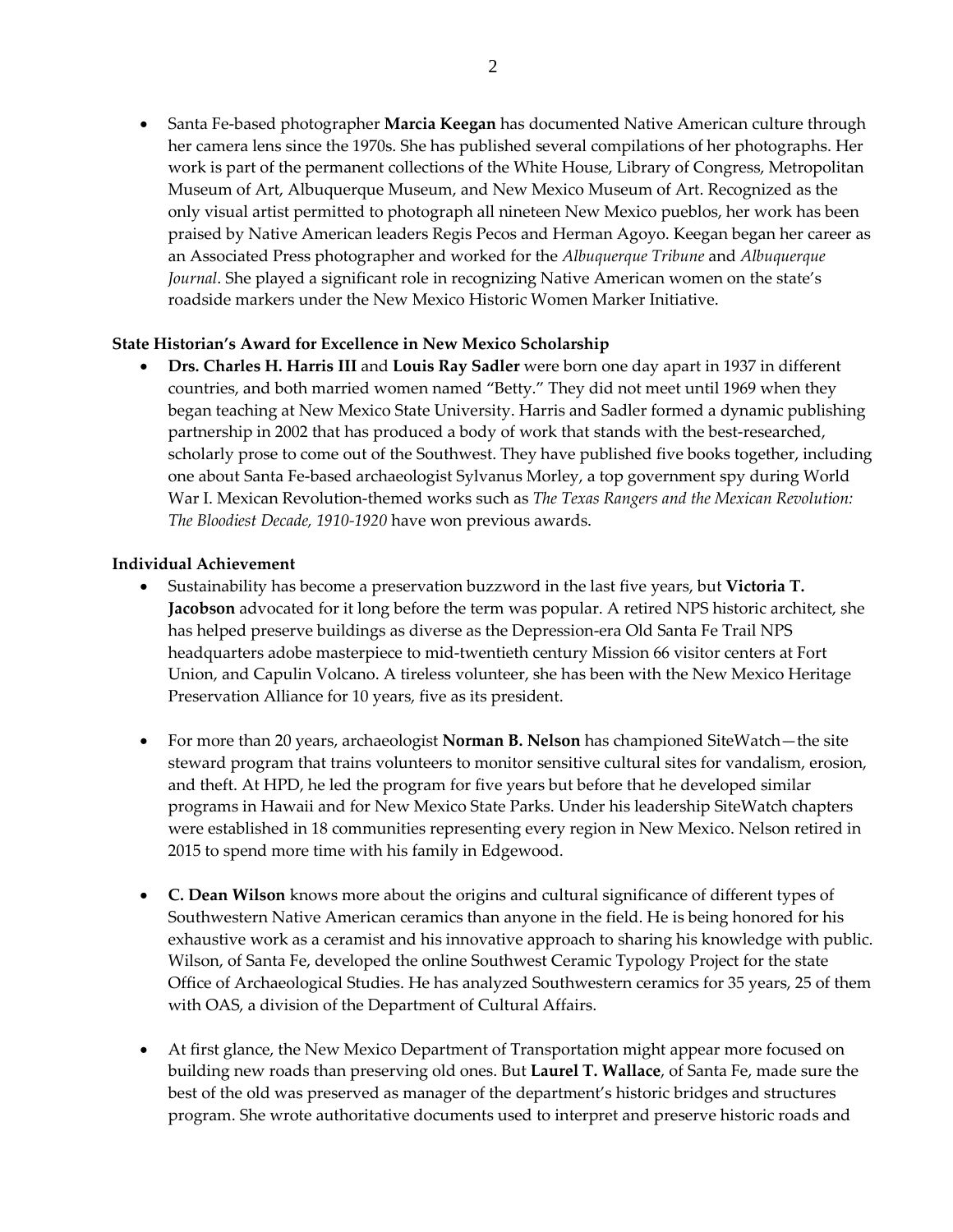the iconic architecture and structures found along beloved old highways such as Route 66 and our scenic byways. Wallace retired from NMDOT in 2015.

# **Architectural Heritage**

• The first firehouse built for a volunteer fire department in New Mexico is in Las Vegas. The E. Romero Hose and Fire Company building in the city's Bridge Street Historic District went up in in 1882, burned down, and was rebuilt in 1909. Now it's well on its way to becoming a museum, thanks to **MainStreet de Las Vegas,** which made it a priority to save this important building in the Bridge Street Historic District. After years of disuse, the roof was about to cave in and the first-floor ceiling had collapsed. MainStreet secured \$75,000 in legislative funds for clean-up and a new roof. Glass accordion doors were installed behind the original wooden garage-bay doors, to display the prized 1937 Seagrave fire truck and the 1890 La France fire cart parked beside it.

# **Community Preservation Planning**

• New Mexico's newest historic district is the Gallup Commercial Historic District, established in April by the CPRC. The **Gallup MainStreet Arts & Cultural District** sponsored the nomination, which will be used to guide development in a part Gallup that speaks to its railroad, Route 66 and tourism pasts. For generations, the area has been an important Native American arts-andcrafts trade center and home of the Inter-Tribal Ceremonial founded in 1922. The art district's partnerships with the Gallup Business Improvement District, the city, Route 66 Ride, Octavia Fellin Public Library and the Land of Enchantment Opera have helped promote the local arts economy.

# **Heritage Organization**

- New Mexico's oldest MainStreet program is the **Silver City MainStreet Project**. Now 30 years old, it has overseen major infrastructure improvements downtown including new sidewalks, streetlights and a visitor center. But in 2015 the program accomplished the rare feat of re-opening a downtown movie theater from Hollywood's golden years as a first-run,  $21<sup>st</sup>$  century movie house. Built in 1923, the Silco was shuttered and became a furniture store in 1965. After several incarnations, MainStreet leased the building in 2006 for performances and events. The \$1 million rehabilitation—financial support came from the New Mexico legislature, HPD, New Mexico MainStreet and private donations—restored the interior, a neon marquee, installed digital projection and sound equipment and new seats. The restored theater's premier showing was the first run of *Mad Max.*
- In the  $50<sup>th</sup>$  anniversary year of the National Historic Preservation Act, few preservation organizations are as deserving of recognition as the **Old Santa Fe Association.** Architect John Gaw Meem and author Mary Austin established it in 1926 in part to stop a summer culture colony, or tent Chautauqua, from forming on land near present-day St. John's College. OSFA was the driving force behind one of the first local preservation ordinances in the nation, Santa Fe's 1957 historic styles ordinance. In the late 1940s it stopped a highway from being built through downtown Santa Fe, and in 1961 established the Historic Santa Fe Foundation to acquire and manage historic properties. Recently, OSFA updated the 1964 State Historic Districts and Landmarks Act so state and local governments must collaborate when legislative funds are earmarked for new construction in historic districts.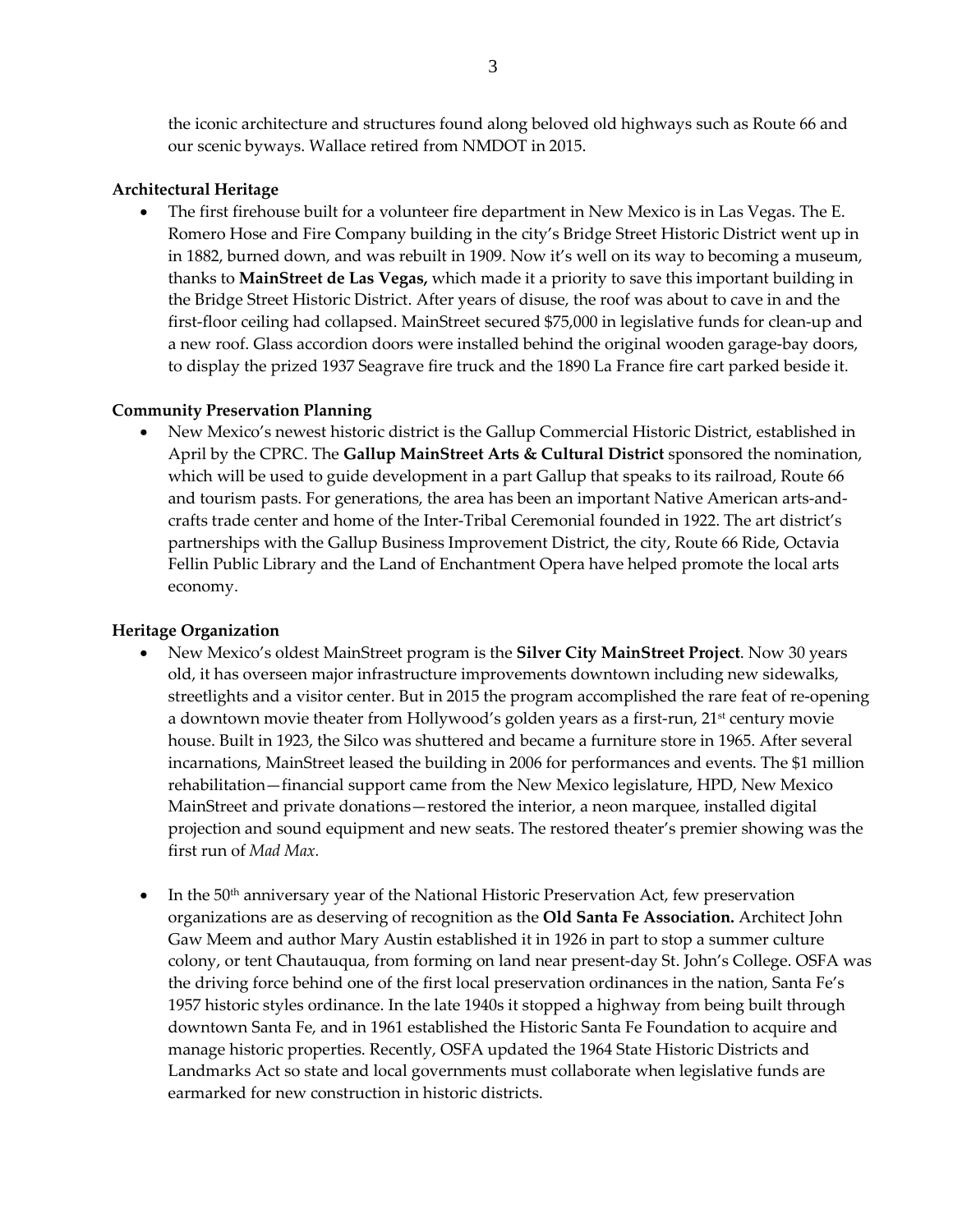• San Ysidro Church in Corrales is listed in the National Register of Historic Places as a fine example of a small, mid-19<sup>th</sup> century New Mexico village church. A severe storm in 2013 washed away layers of adobe plaster and revealed myriad problems that threatened the church's structural integrity. Preserved by the **Corrales Historical Society** for 42 years, which manages it as a community events venue, the Society, **Village of Corrales** and the **Village of Corrales Fire Department** applied for Federal Emergency Management Funds to repair the church. They hired Santa Fe-based conservator **Crocker Ltd.** to stabilize and repair the building. The four entities are receiving awards as collaborating organizations that preserved the church, which was built in 1868 to replace a previous church demolished by a flood.

#### **Heritage Publication**

- David Pike wrote two informative editions of *Roadside New Mexico: A Guide to Historic Markers* published by UNM Press in 2004 and 2015. Based in Albuquerque, Pike traveled to each of the 494 markers listed in his newest book, and even included "ghost markers," those no longer standing but sometimes marked by an abandoned, overgrown pull-out. His books are reliable, accurate guides to New Mexico's Official Scenic Historic Markers, and fortified with history synopses that serve as roadmaps to the stories behind their texts. The expanded 2015 edition includes new markers built since 2004 plus the first 55 women's history markers approved by the CPRC under of the New Mexico Historic Women Marker Initiative. Pike was deputy chief of staff for U.S. Sen. Jeff Bingaman, and worked in the senator's Washington, D.C., office for 27 years.
- When the call went out for Lincoln County family histories, the Lincoln County Historical Society received hundreds of lengthy family accounts and 5,000 photographs. Four-hundred stories were compiled into *Lincoln County, New Mexico, Tells Its Stories* by **Marilyn Burchett**. She was the book's editor and the force behind its publication for the New Mexico Statehood Centennial. The book touches on well-known Lincoln County figures including Billy the Kid, Pat Garrett, General John J. "Black Jack" Pershing among them by preserving family histories in print for generations to come.
- Book signings for *Overturned Bucket* author **Rose Spader** have drawn large crowds interested in the author's first-hand recollections of people and places that figure prominently in New Mexico history. Based on 22-years of family research by Spader and written with her daughter, **Debra Speck**, the book touches on Taos' reaction to the arrival of Mabel Dodge Lujan, the gunslinger history of Cimarron's St. James Hotel and her family's encounters with New Mexico historical events. The story is told through the eyes of its narrator, Rose Spader, who grows from a young girl to a mature woman in the course of this historical novel. Mother and daughter are receiving awards.

 $-30-$ 

**Photo caption:** The 2016 Heritage Preservation Month poster features Albuquerque-based photographer Martin Stupich's image of the Mission 66 visitor center at El Morro National Monument. The poster was designed by Tom Drake, HPD. Visitor centers built in the "Park Service Modern" style were influenced by Mid-Twentieth-Century Modernism. Fifty years later they are being listed in the National Register of Historic Places, which was authorized under the 1966 preservation act.

*As in past years, the media is invited and encouraged to cover the awards ceremony and to seek additional information about an award recipient by contacting HPD.*